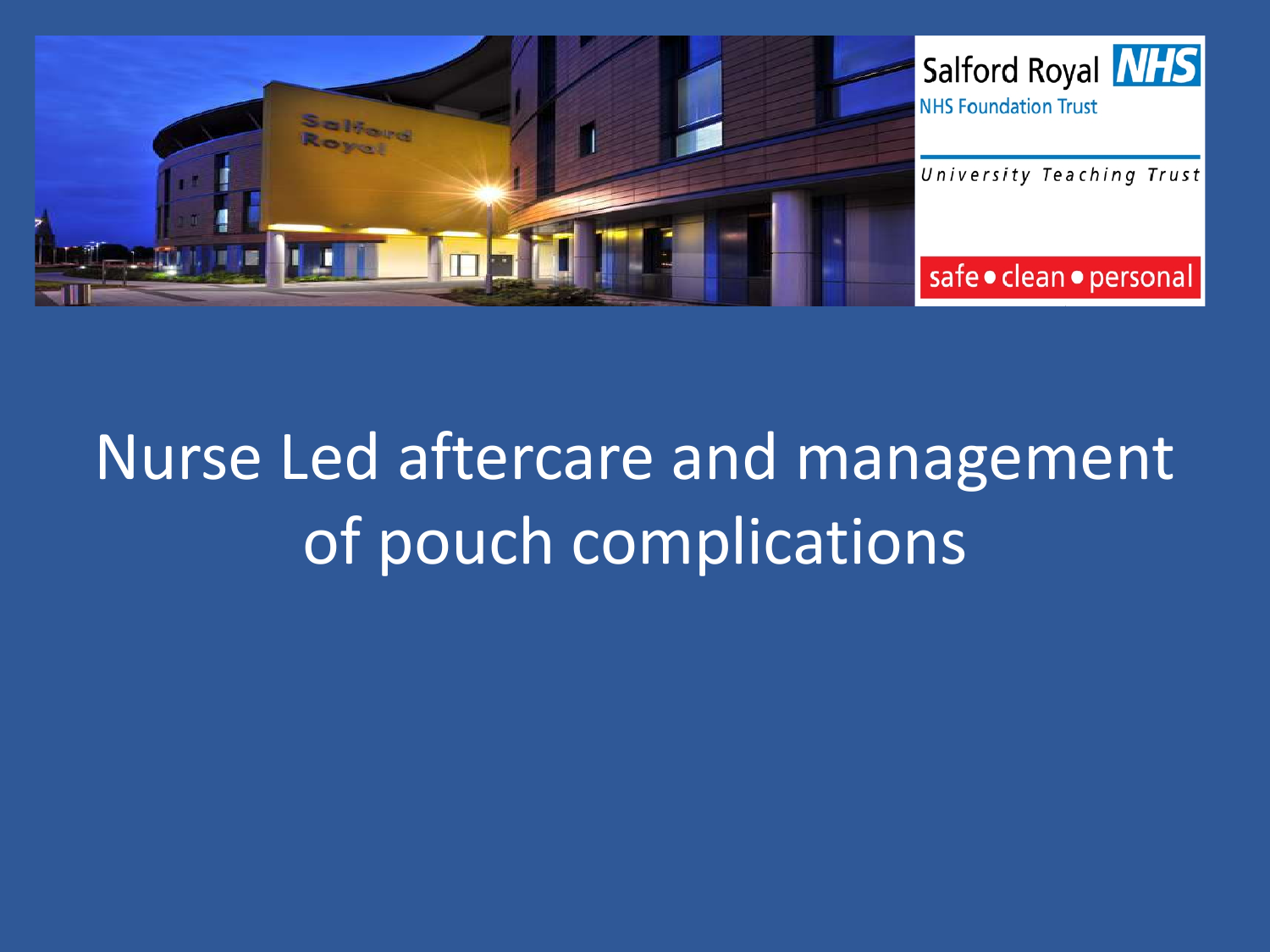# Aims and Objectives

- Role of Nurse led after care
- Types of Complications
- Management of common complications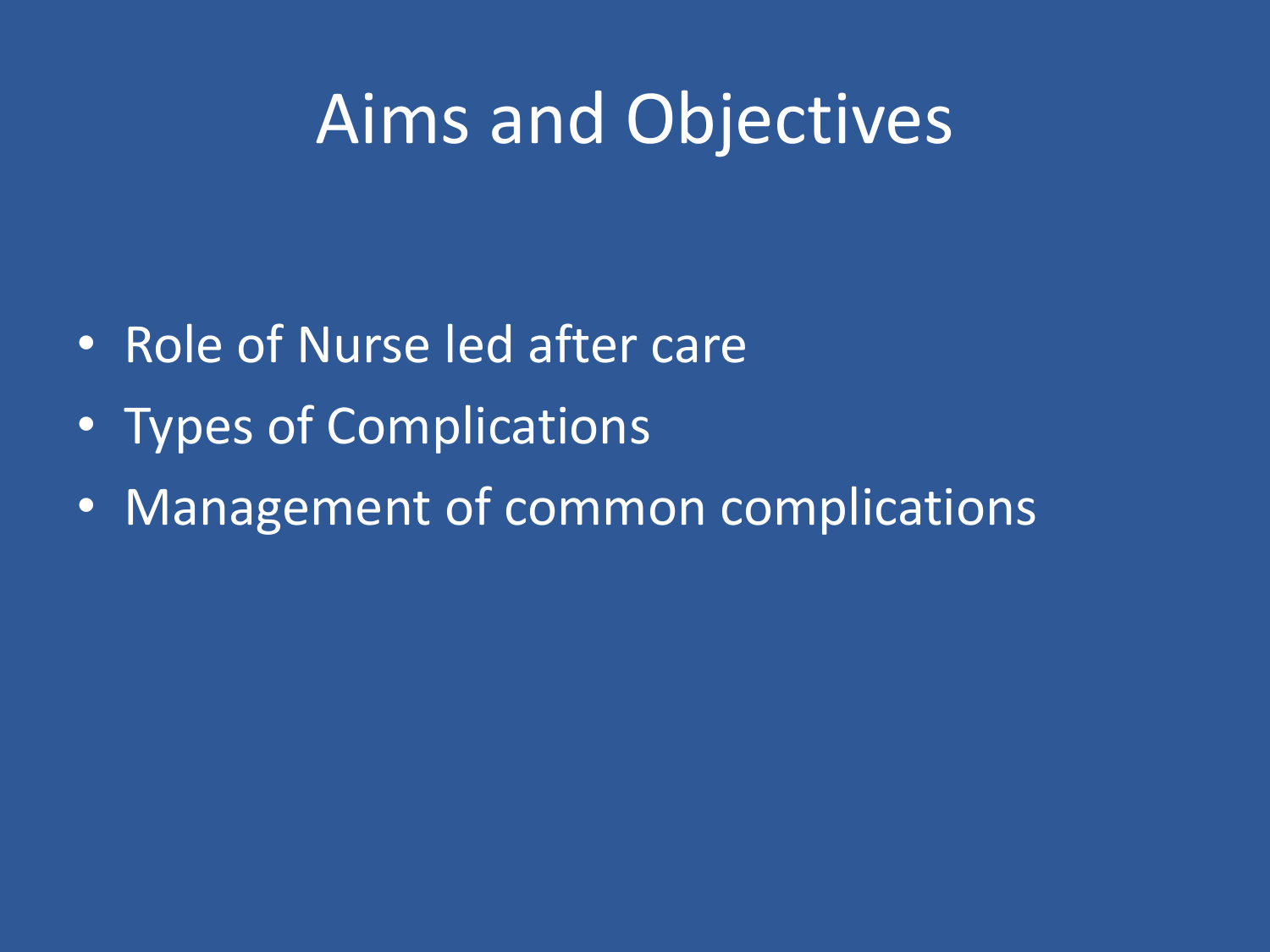# Post operatively

- New pouch settling down period
- Loose stool initially
- Regular toileting
- Regular use of barrier cream (bum burn)
- None/minimal faecal leaking in the day
- Seepage may occur at night
- You wished you had not had it done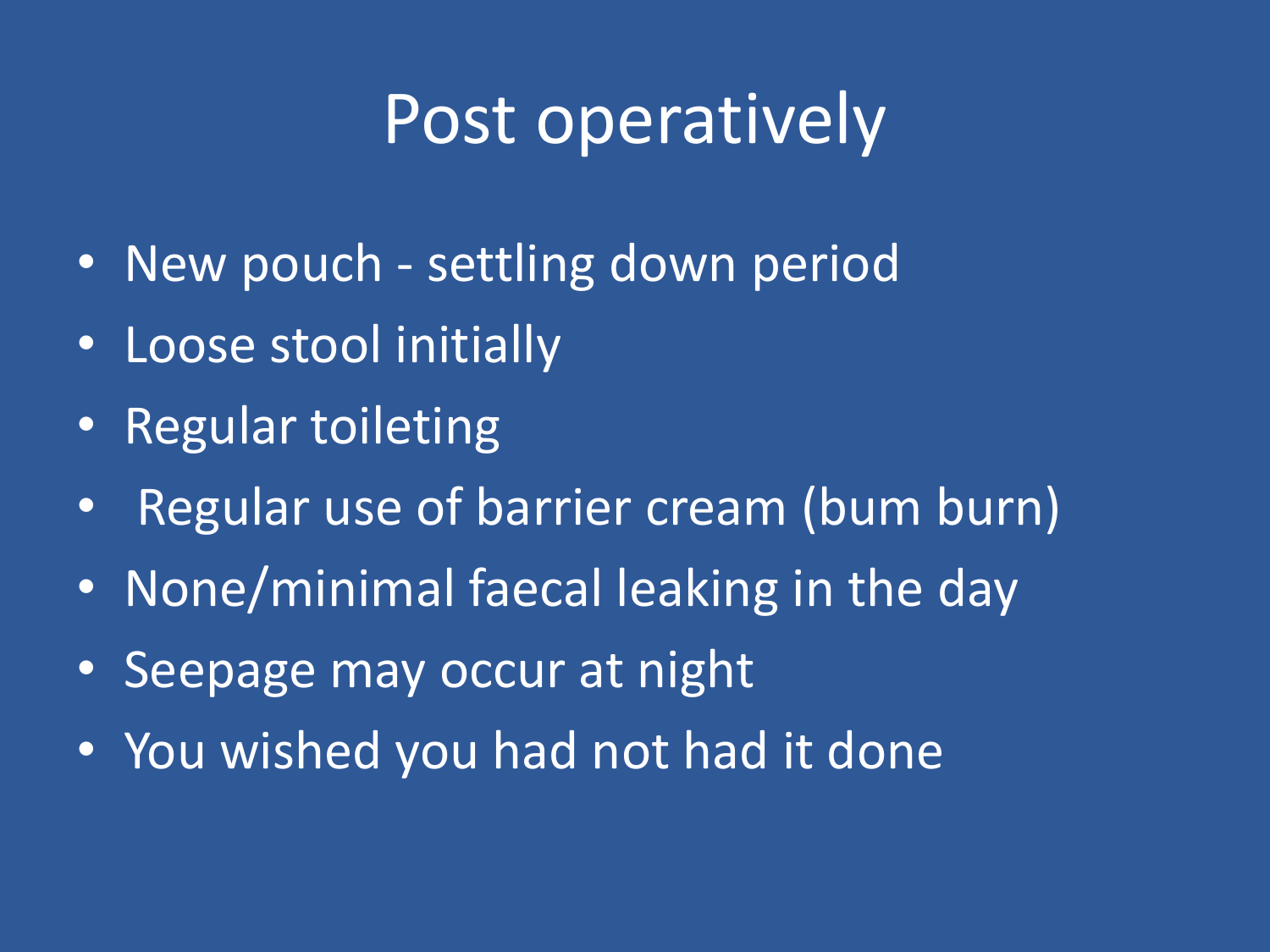# Aftercare

### • Diet

- Pouch function and frequency
- Psychological Care
- • Sex
- • Exercise
- Returning to work
- Pregnancy

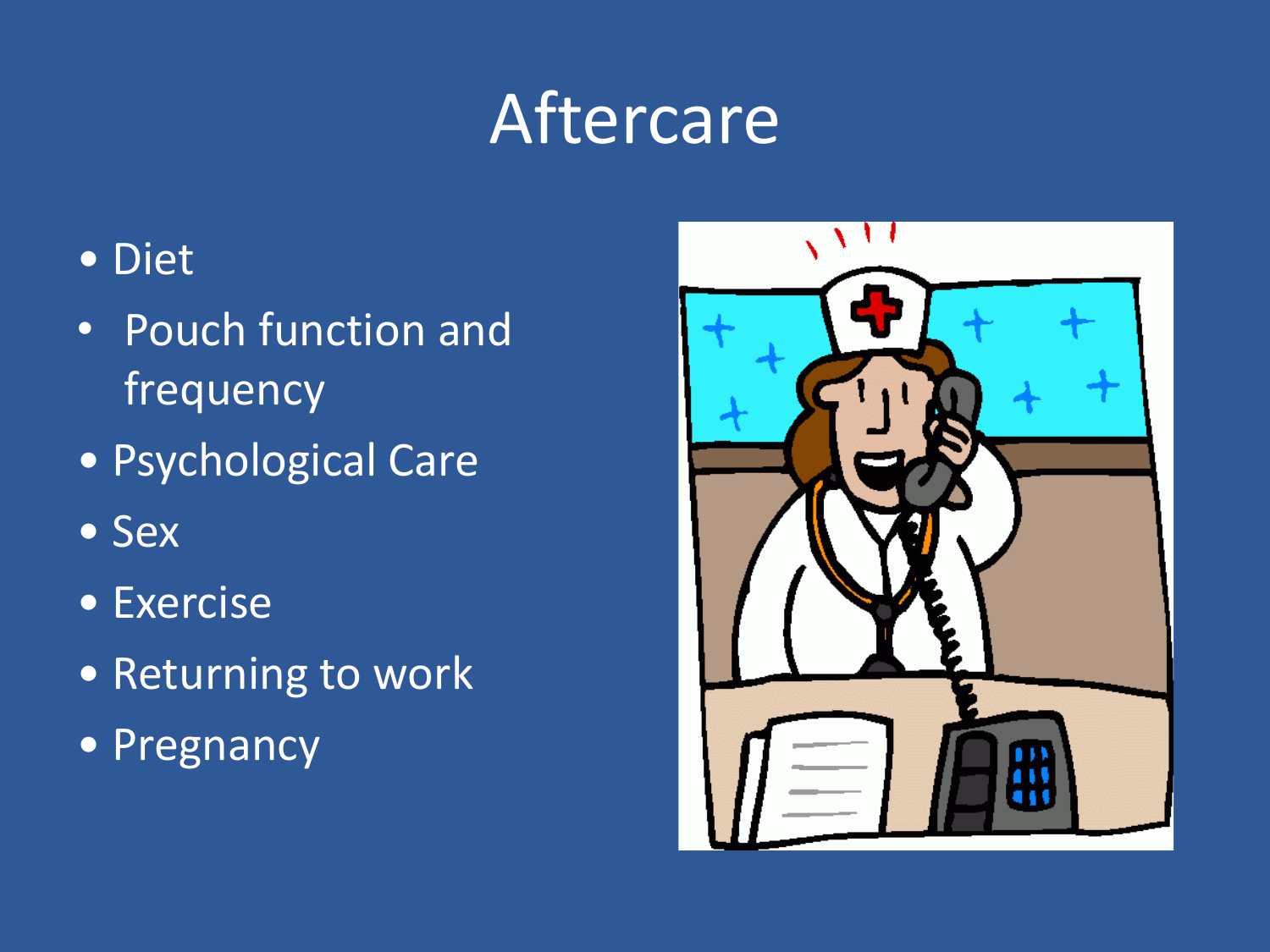# DIET

- New pouches
- well balanced diet
- high protein (healing)
- starch (thicken output)
- a little often
- no spice OR NUTS for now!
- Established patients
- Experiment!!!

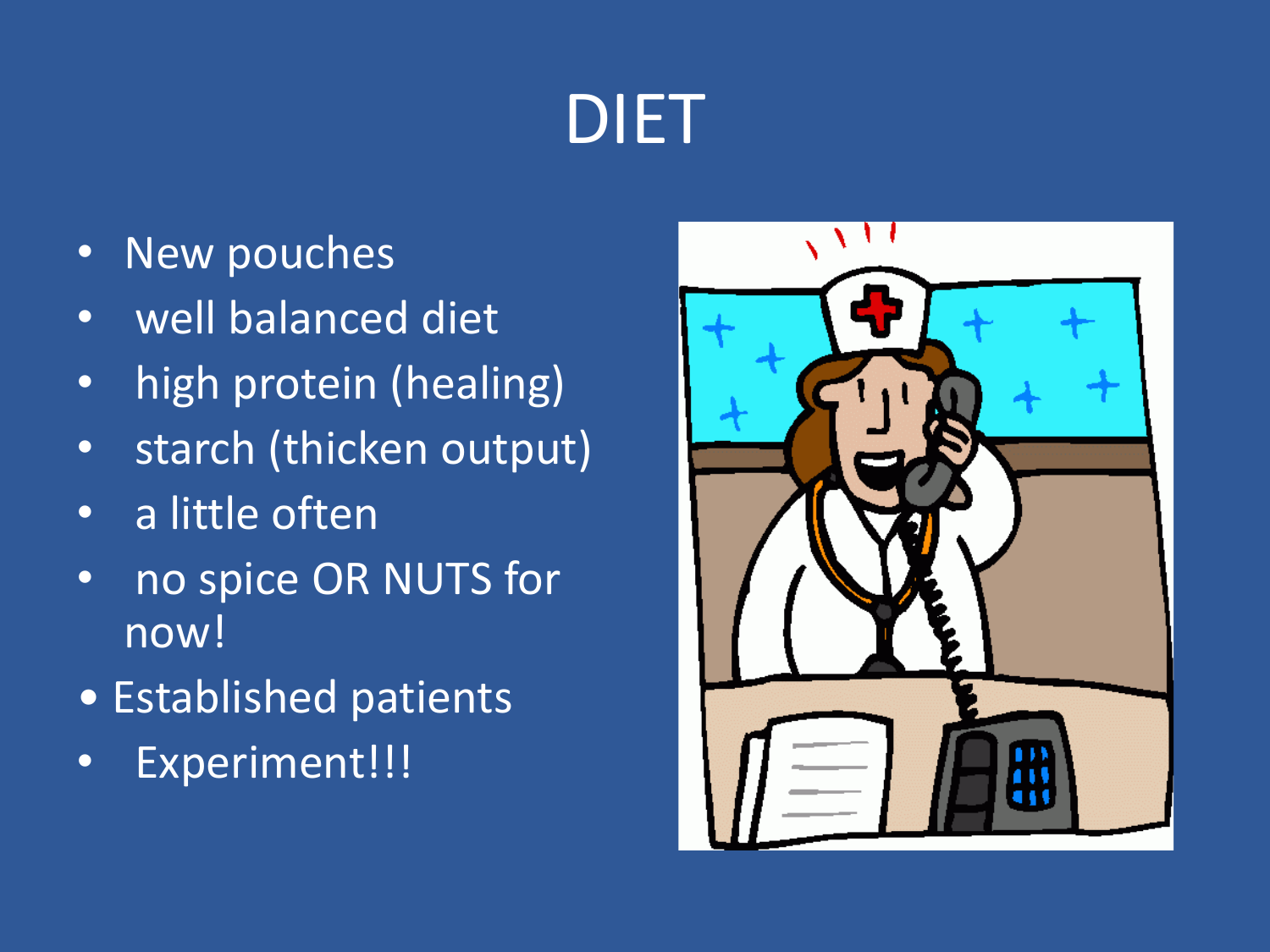# Psychological Care

- Ongoing support from nurse specialist/patient support groups
- Access to the MDT
- Accept counselling
- Family support
- Social support/financial help

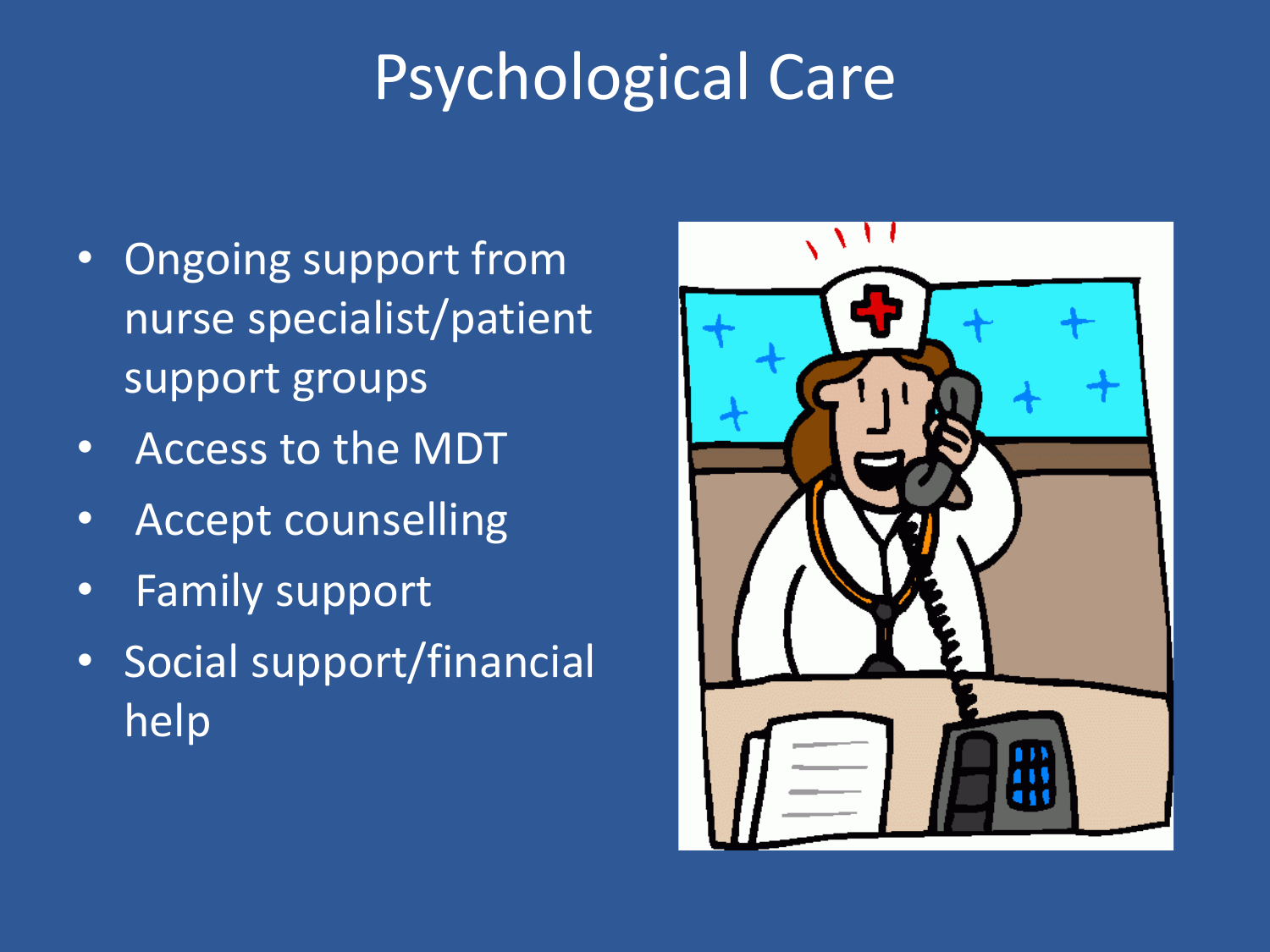### **Exersise**

- Highly recommended
- When you feel ready
- Resume all types of exercise

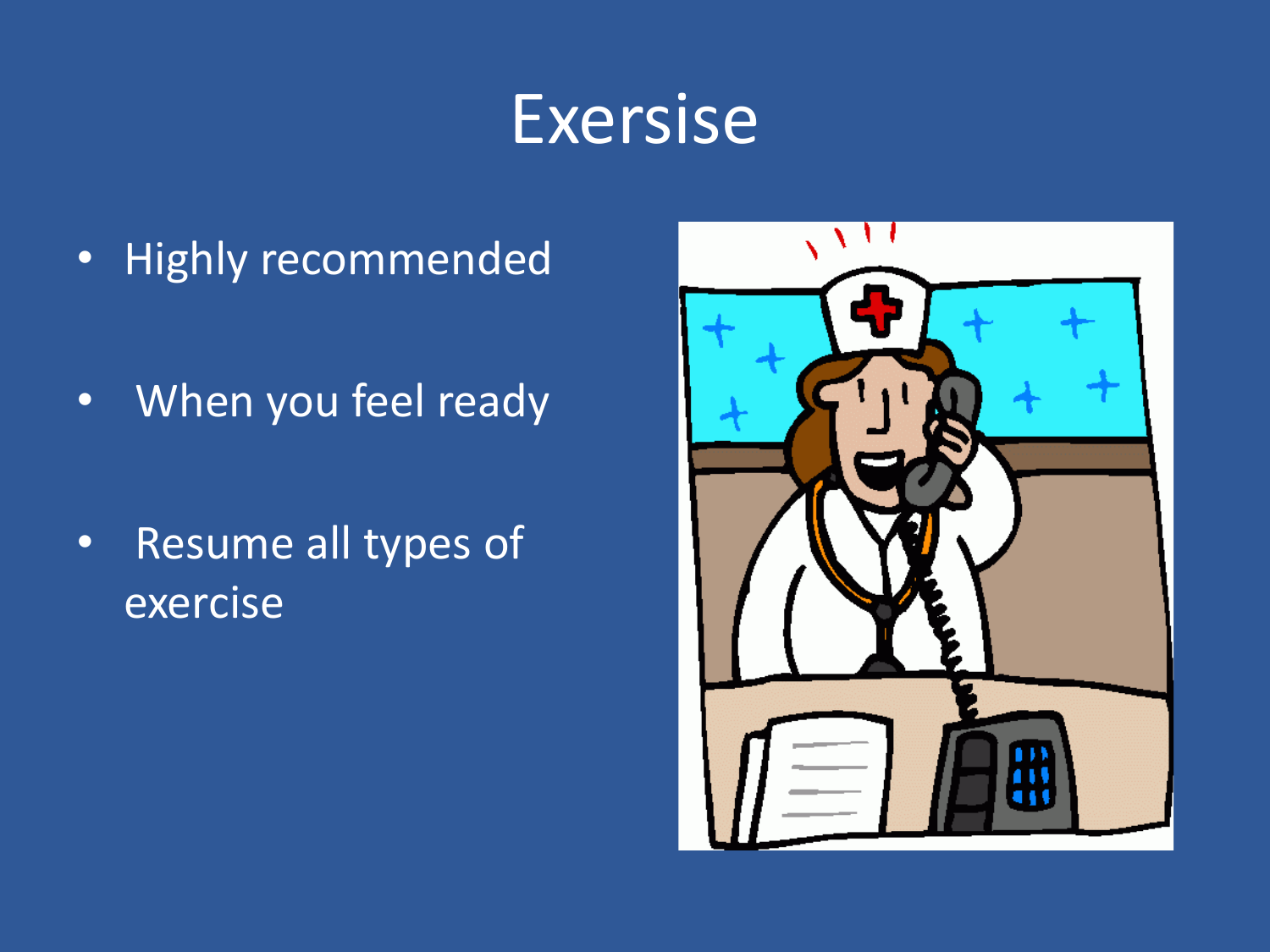# **Returning to Work**

- Enhanced recovery program
- When you feel physically and psychologically ready. Phased return!!
- Support from MDT (letters/explanations)

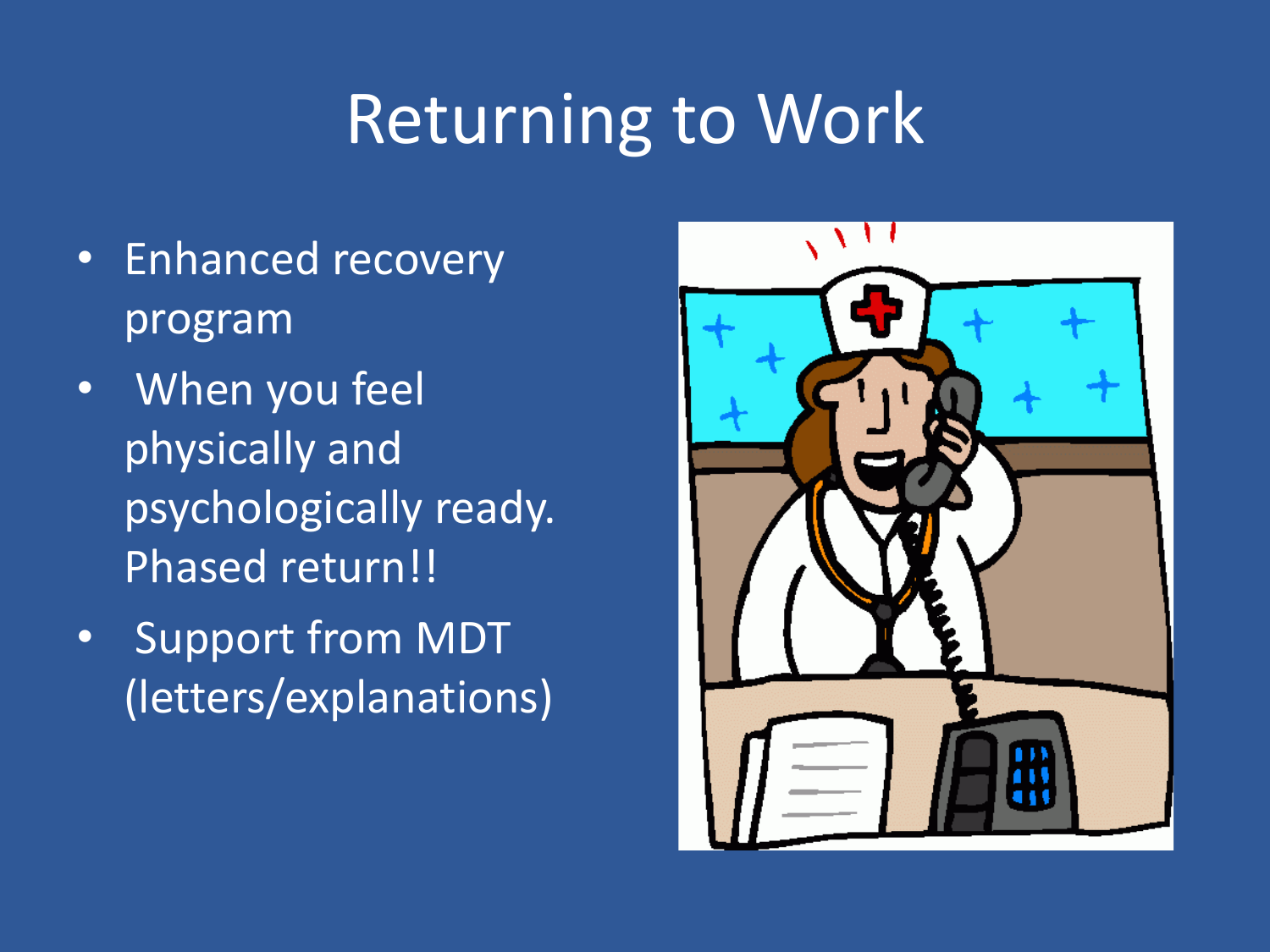# Sex and Pregnancy

#### **Sex**

- Yes you can
- Confidence
- Alternative Positions
- Lubrication
- Support
- Discuss contraception

#### **Pregnancy**

- Wait 12 months
- Fertility can be affected
- Function/control can alter
- Normal pregnancy
- Early involvement of obstetrician/gynaecologist (MDT)
- Family/specialist nurse support
- May recommend caesarean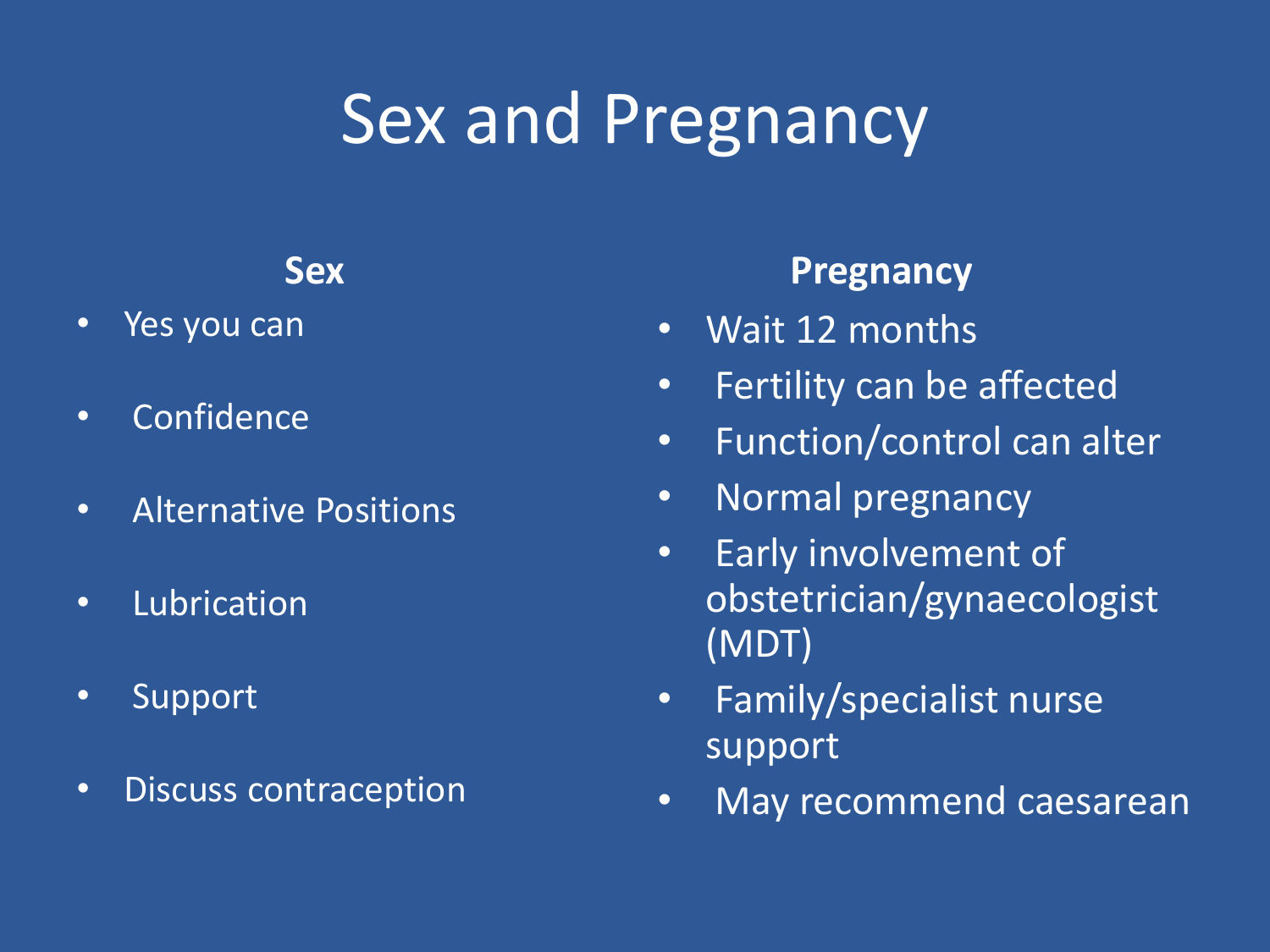# Pouch function and frequency

- Normal pouch function : 6-8 times in 24hrs
- one nocturnal motion
- Loose stool (porridge consistency)
- Ability to defer defaecation
- No faecal leakage in the day, may occur at night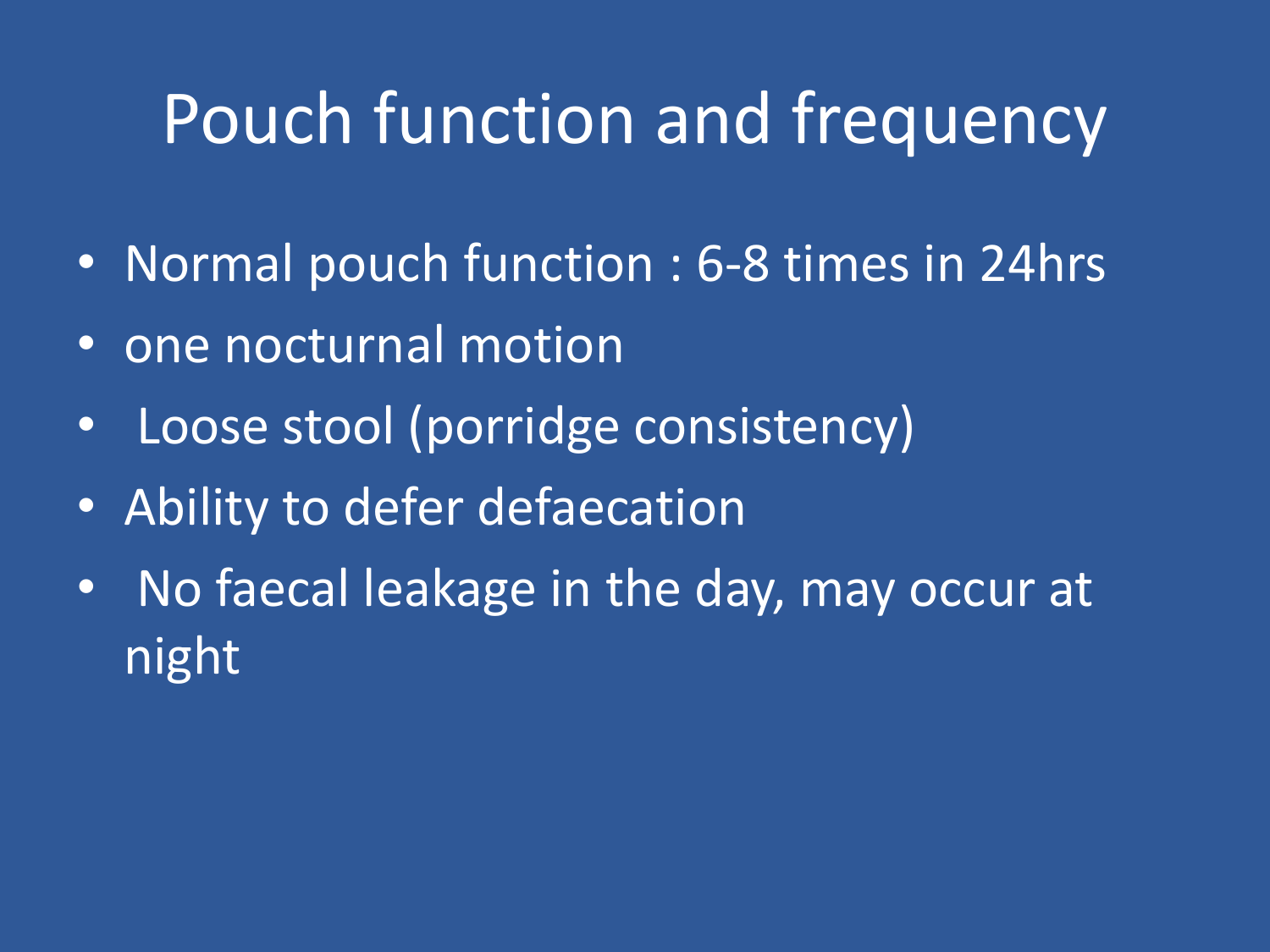# **Travel and Holidays**

- You will need it!!
- Usual precautions with food/water
- Take thickening agents
- Drink plenty avoid dehydration

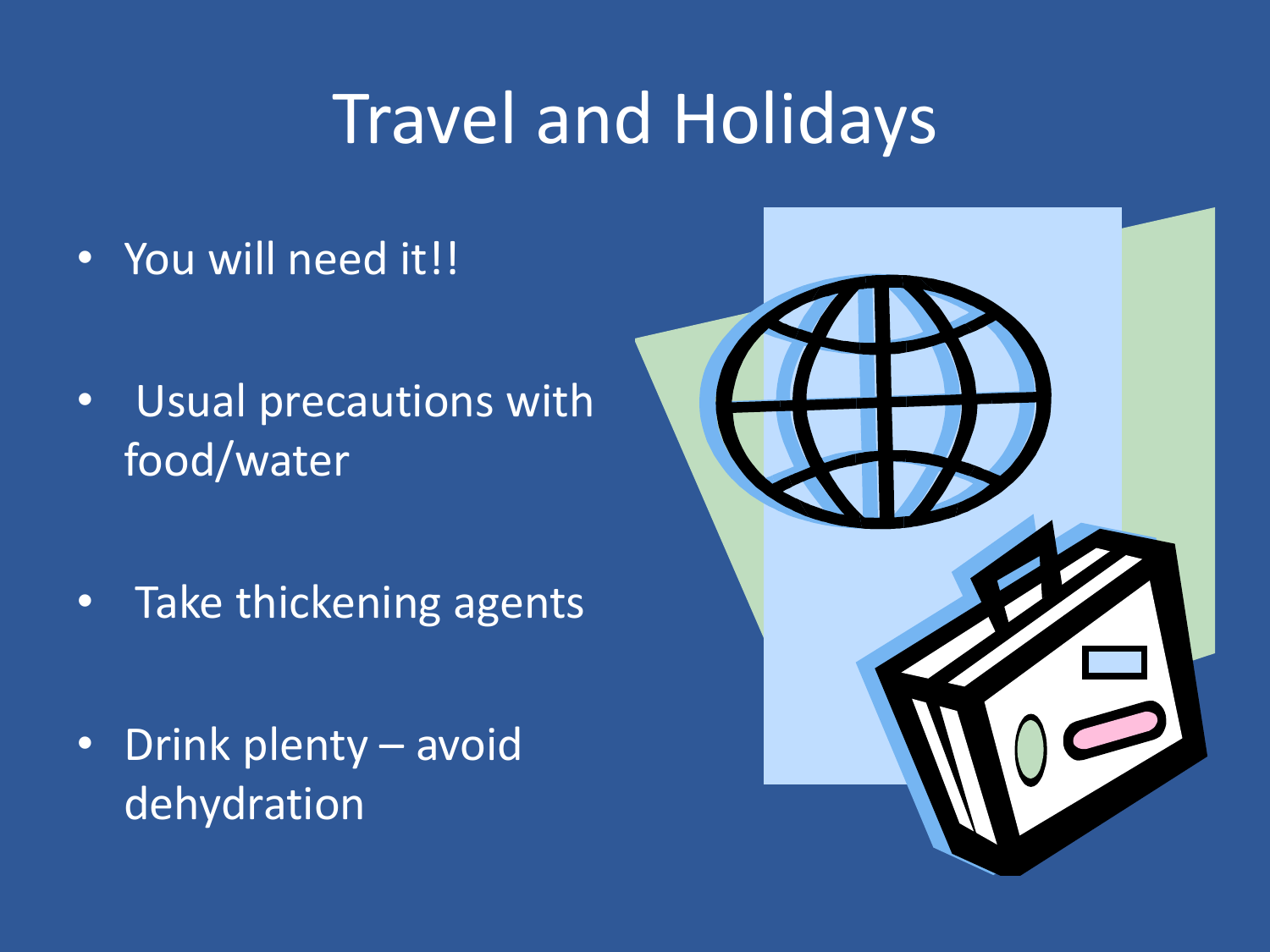### www.beingwellsalford.com

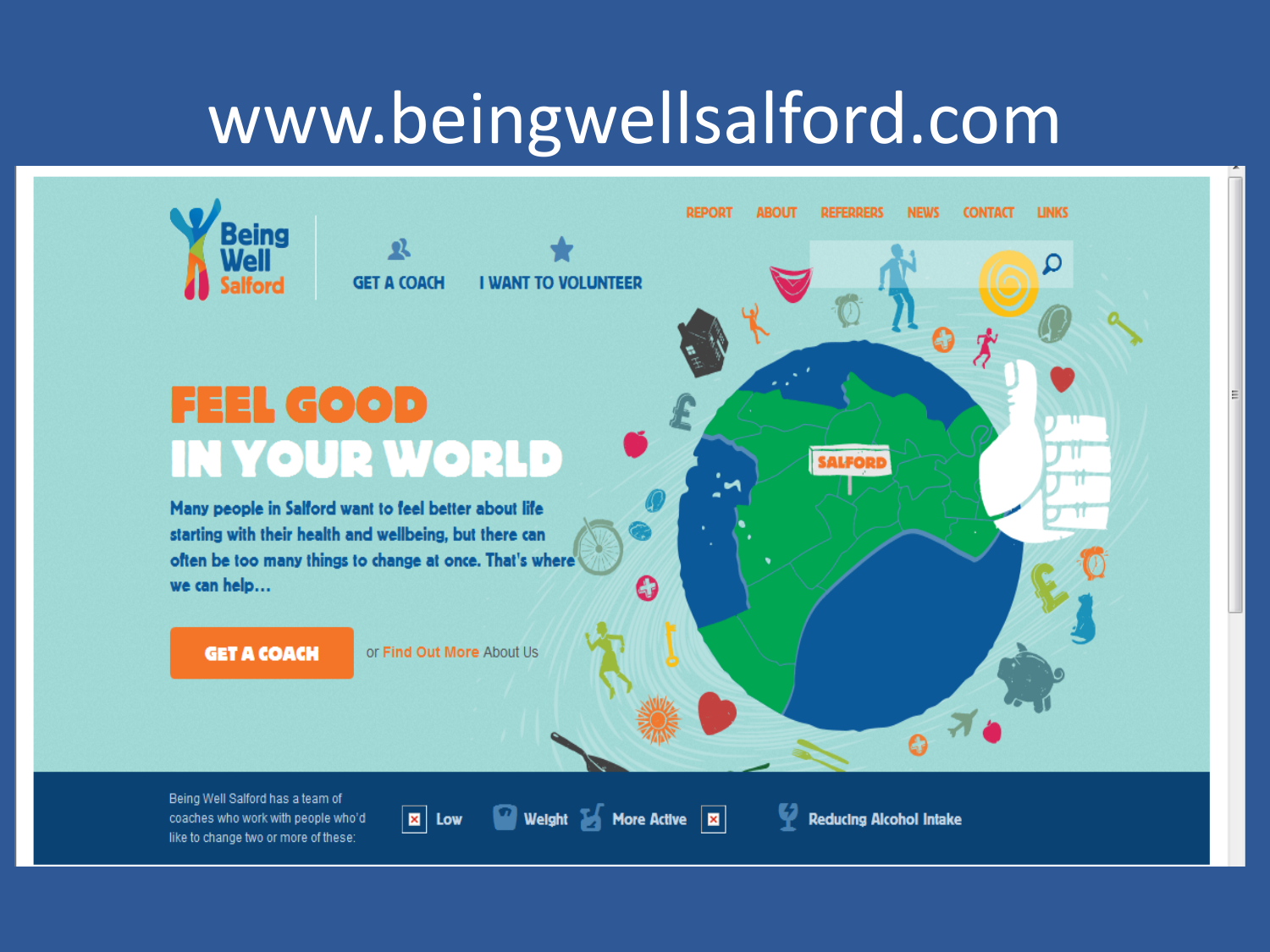# Nurse Led Clinics

- Work alongside medical staff
- Assessment/monitor progress
- Reassurance & provides counselling opportunity
- Early detection of problems
- Early discharge
- Reduction of re-admissions
- Ongoing link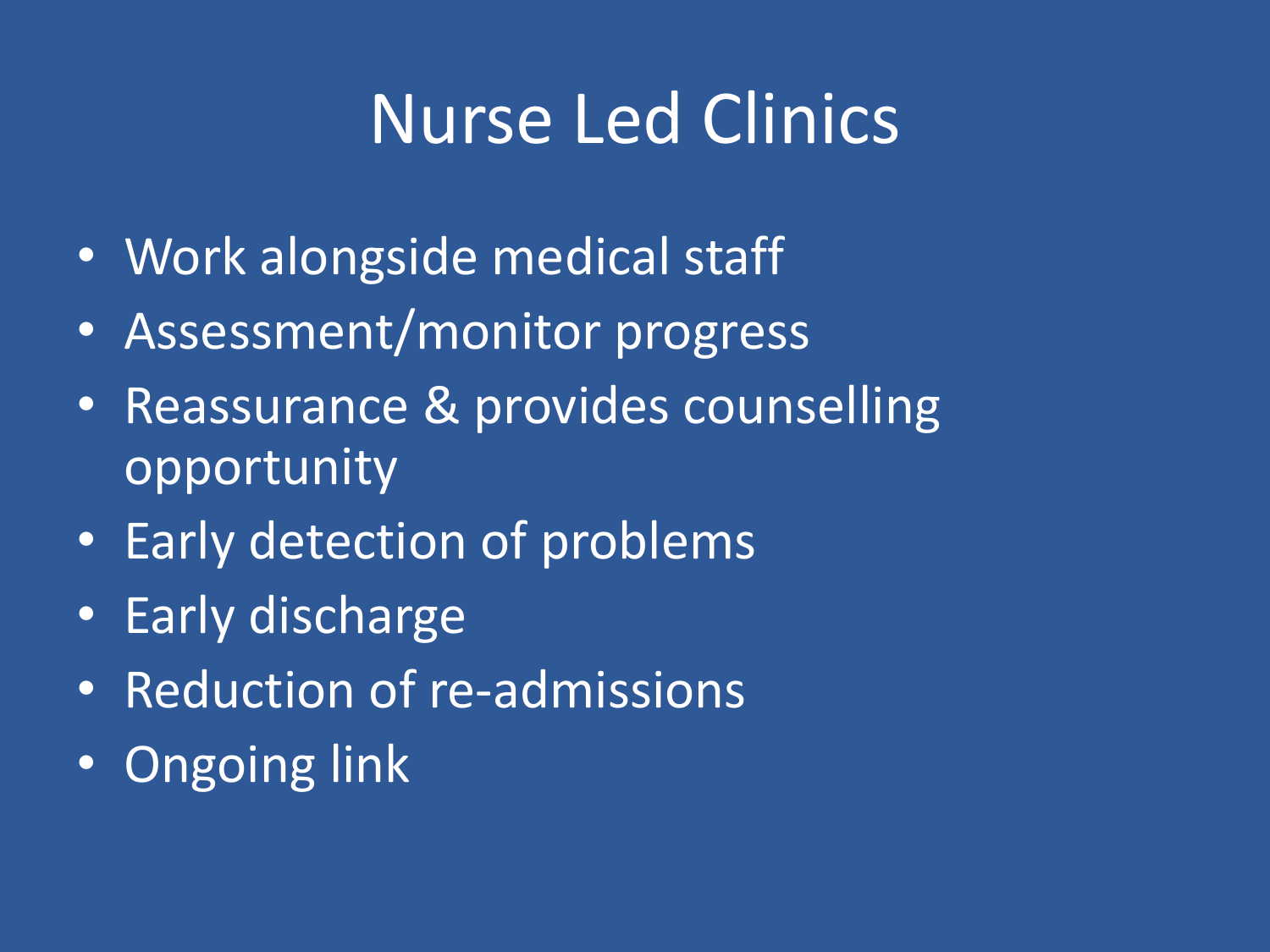# Types of complications

- Early
- Late
- Inflammatory
- Non-Inflammatory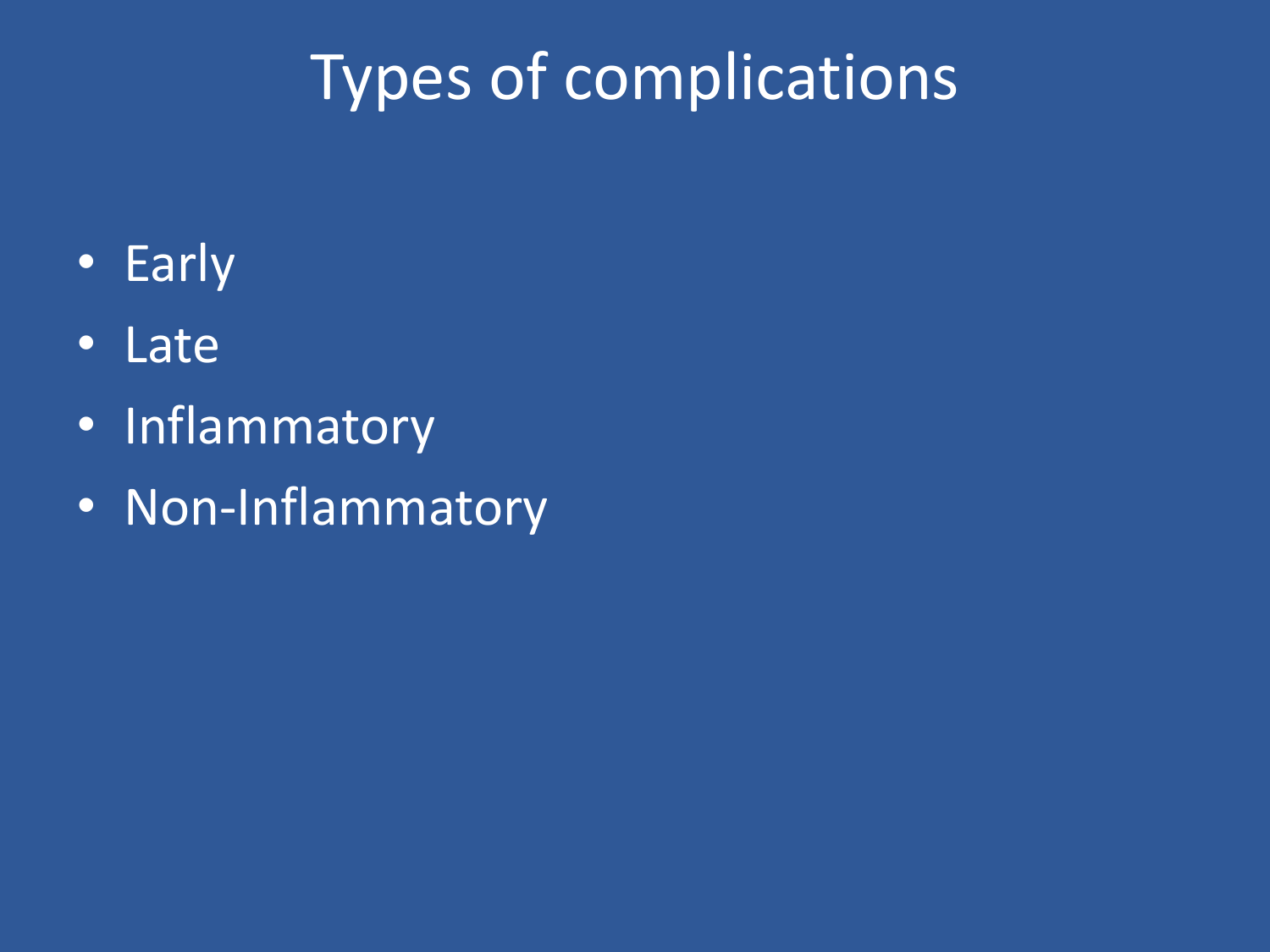# Early/Late Complications

| <b>Complications</b>                                                             | Symptoms                                                                                                                                                                                    | Management                                                                                                                                                                                                                                       |
|----------------------------------------------------------------------------------|---------------------------------------------------------------------------------------------------------------------------------------------------------------------------------------------|--------------------------------------------------------------------------------------------------------------------------------------------------------------------------------------------------------------------------------------------------|
| <b>Pouchitis</b><br>(Inflammation of the pouch mucosa)                           | increase in frequency in stools from the<br>norm, burning sensation, abdominal<br>cramping, a sense of urgency before having<br>bowel movement and occasionally bloody<br>stools and fever. | Offer support and information.<br>$\bullet$<br>Stool sample<br>Pouchoscopy with biopsy.<br>treatment usually a course of antibiotics<br>/probiotics                                                                                              |
| <b>Cuffitis</b><br>Inflammation in the cuff<br>above the anal transition<br>zone | Symptoms similar to<br>proctitis - burning,<br>frequency and bloody stool                                                                                                                   | Mesalazine suppositories 500mg BD for 6<br>$\bullet$<br>weeks<br>• Predsol suppositories 5mg BD for 6 weeks<br>• Pouch revision surgery ?????                                                                                                    |
| <b>Stricture</b>                                                                 | increase in frequency in stools from the<br>norm, watery stools, abdominal cramping, a<br>sense of urgency, reluctance to eat, bloating,<br>incomplete evacuation,                          | pouchoscopy/ biopsy/ contrast studies/<br>$\bullet$<br>Dietary advice<br>$\bullet$<br>Discuss in MDT, consider<br>$\bullet$<br>surgical or radiological dilatation with<br>ongoing self dilatation.                                              |
| Weak sphincter/leakage                                                           | Varies from incontinence to small seepage of<br>feaculant material intermittently or when<br>passing flatus. (often occurs at night)<br><b>Excoriated bum</b>                               | Commence or increase bulking agents(dry<br>$\bullet$<br>fybogel/codeine).<br>$\bullet$<br>Dietary advice including timing of meals, use of<br>continence products,<br>skin care(see skin irritation)<br>$\bullet$<br>Anal manometry/bio feedback |
|                                                                                  |                                                                                                                                                                                             |                                                                                                                                                                                                                                                  |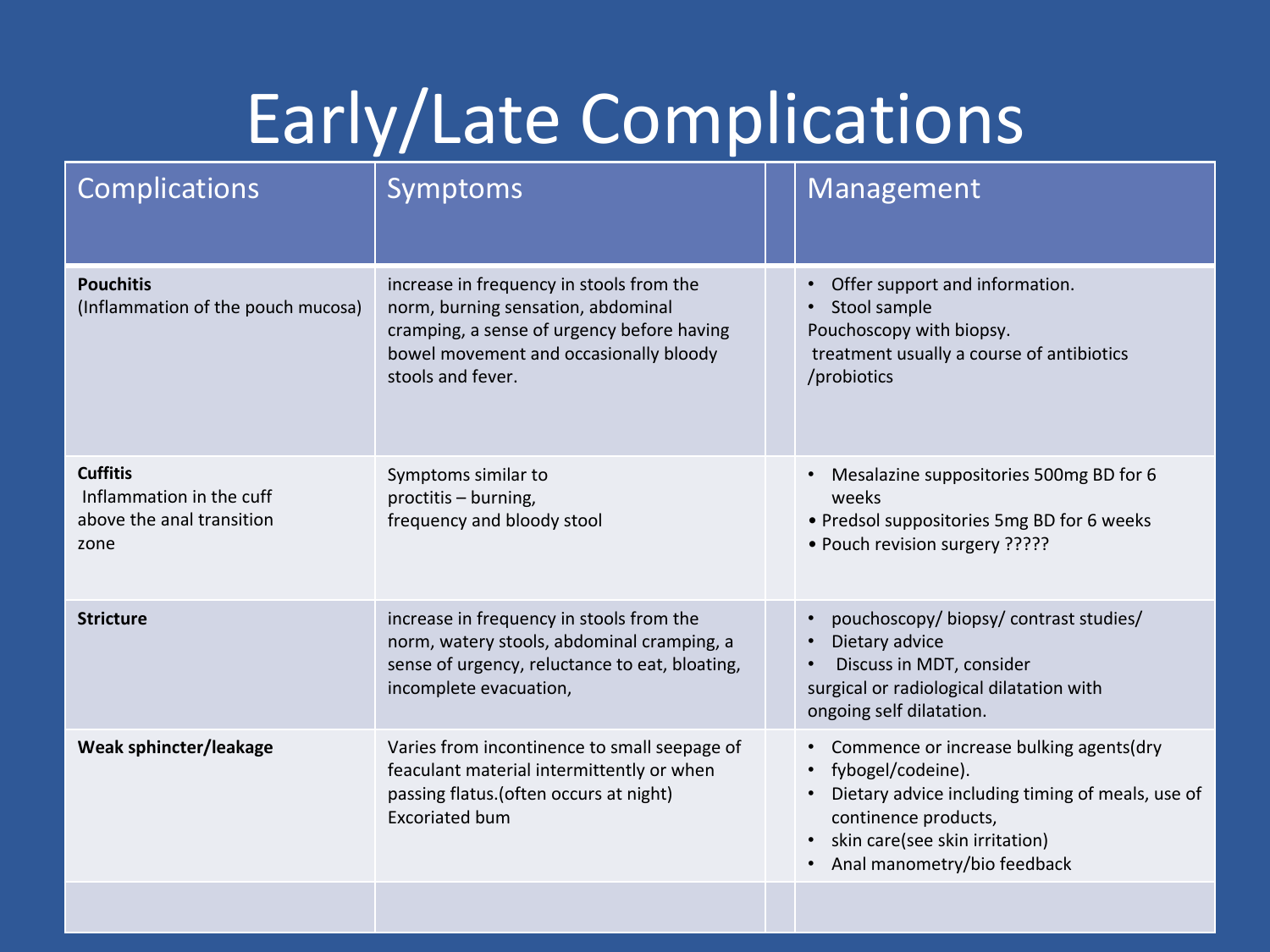| <b>Complications</b>                                             | <b>Symptoms</b>                                                                                                  | Management                                                                                                                                                                                                               |
|------------------------------------------------------------------|------------------------------------------------------------------------------------------------------------------|--------------------------------------------------------------------------------------------------------------------------------------------------------------------------------------------------------------------------|
| <b>Skin irritation</b>                                           | Excoriation, burning sensation, erythema,<br>itching, weeping                                                    | Identify and treat the cause. Adequate<br>cleansing, advise cotton underwear, use of barrier<br>creams *Questan Cream.                                                                                                   |
| <b>Pouch vaginal Fistula</b>                                     | Passing vaginal flatus/enteric material,<br>sepsis, vaginal soreness/excoriation                                 | Identify cause . Discuss in MDT. Can be<br>managed with seton, can result in<br>defunctioning or excision of pouch.                                                                                                      |
| <b>Early post operative Pelvic sepsis</b><br>/anastomotic leak   | Abdominal pain, fever,<br>tachycardia, evacuation of blood/pus from<br>pouch, abnormal biochemistry/inflammatory | Early detection. May be managed with<br>radiological drainage or surgery. May result<br>in poor long term function or failure                                                                                            |
| Diarrhoea/increased frequency                                    |                                                                                                                  | Commence or increase bulking agents(dry<br>fybogel/codeine). Dietry advice including<br>timing of meals. Use of dioralyte check biochemistry                                                                             |
| Male sexual dysfunction(can be<br>functional or psychological    | Erectile/ejaculatory dysfunction                                                                                 | Careful counselling pre operatively. Should<br>be offered sperm banking pre operatively,<br>open discussion and acknowledgement by<br>surgeon/nurse, early referral to urologist/<br>psychosexual counsellor.            |
| Female sexual dysfunction. Can<br>be functional or psychological | Vaginal dryness, painful intercourse,<br>reduction in fertility                                                  | Careful counselling pre operatively, open<br>discussion and acknowledgement by<br>surgeon/nurse. Use of lubricating products,<br>alternative sexual position. Early referral to<br>gynaecologist/psychosexual counsellor |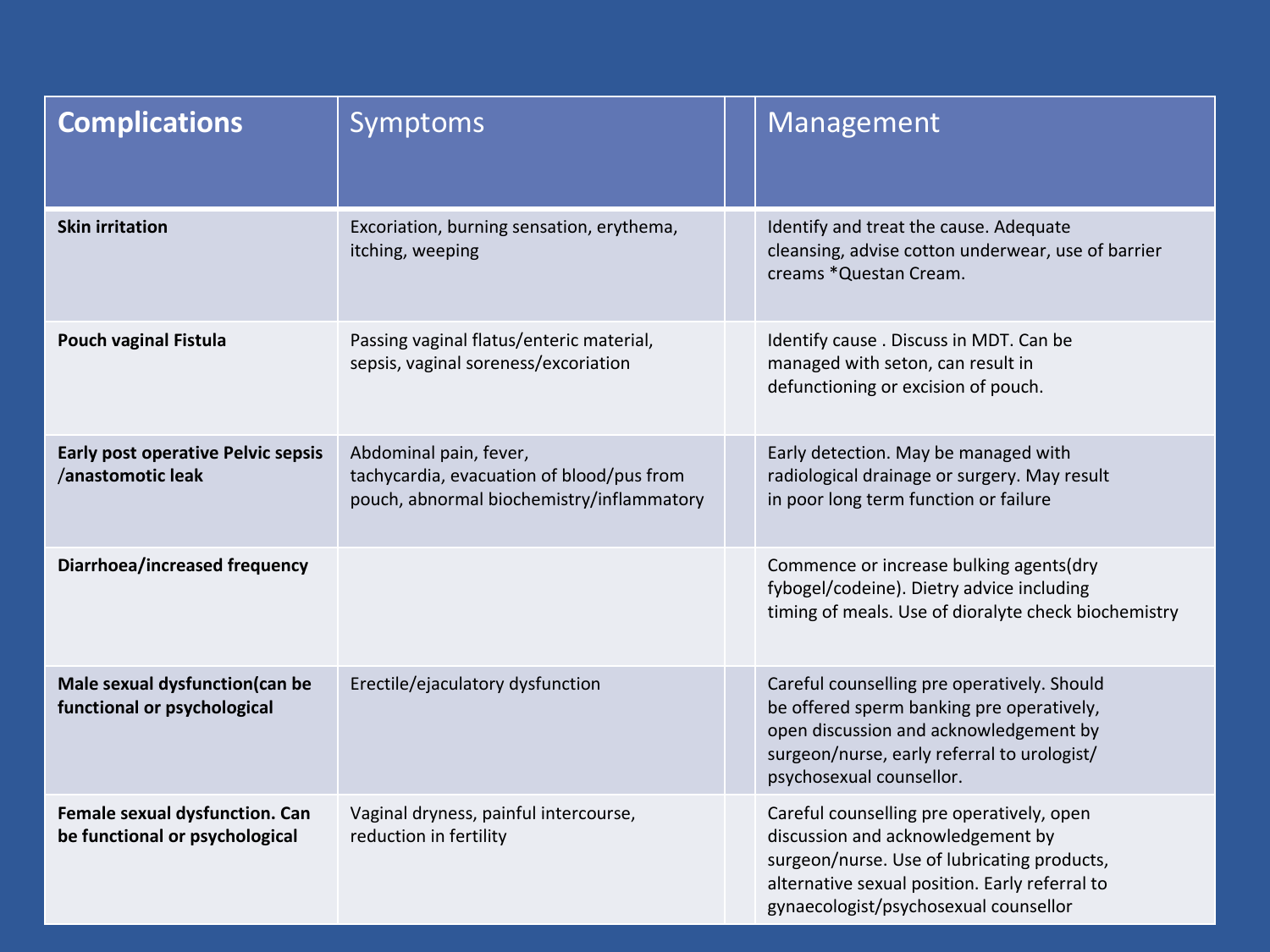## Ileo-anal Pouch Databases

- Patient demographics
- Investigation results
- Treatment details
- Follow-up
- Research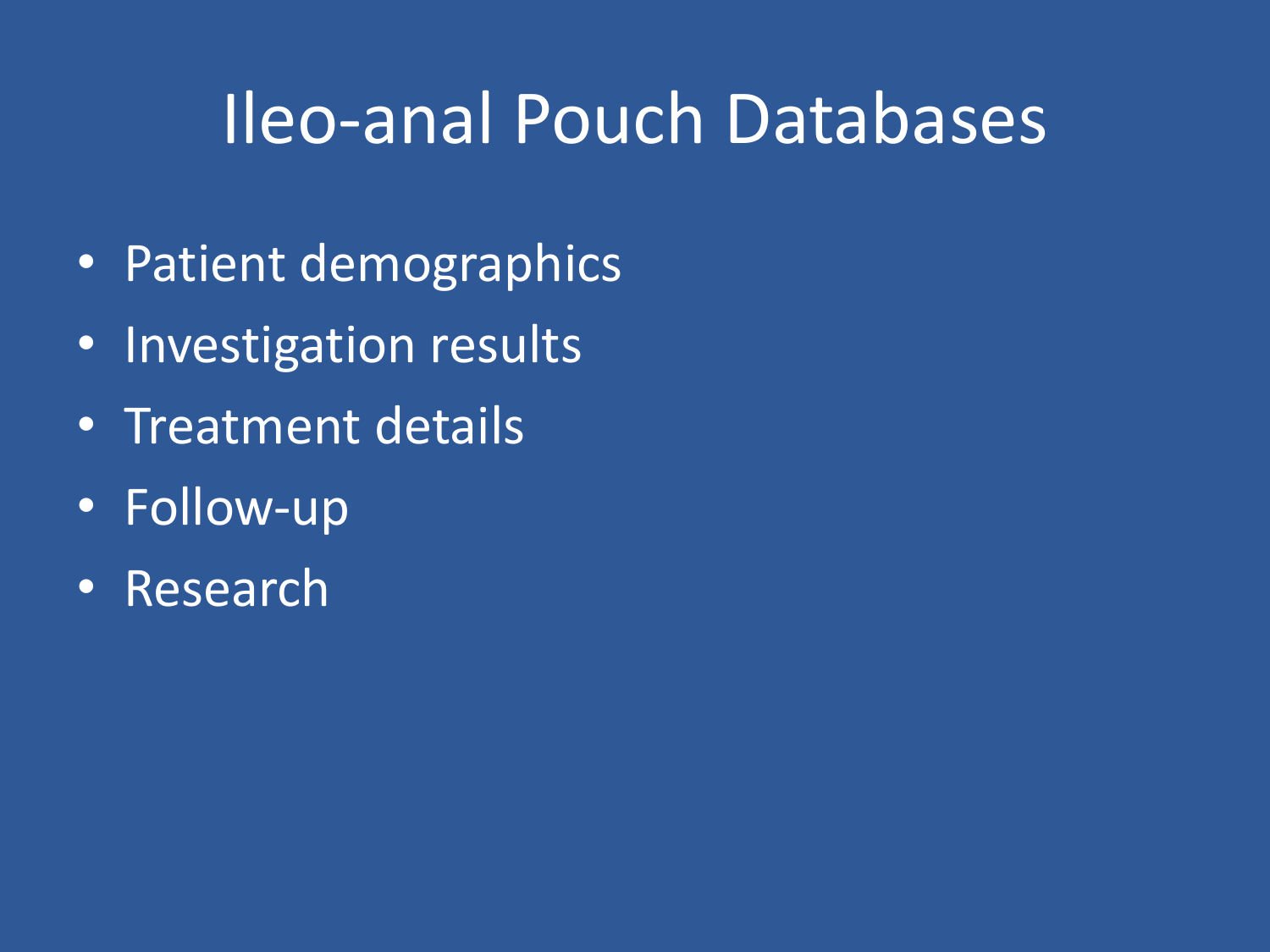# IN SUMMARY

- Most patients have good outcomes
- Importance of MDT
- Continuous access to specialist nurse
- Good support mechanisms
- Always about patient choice